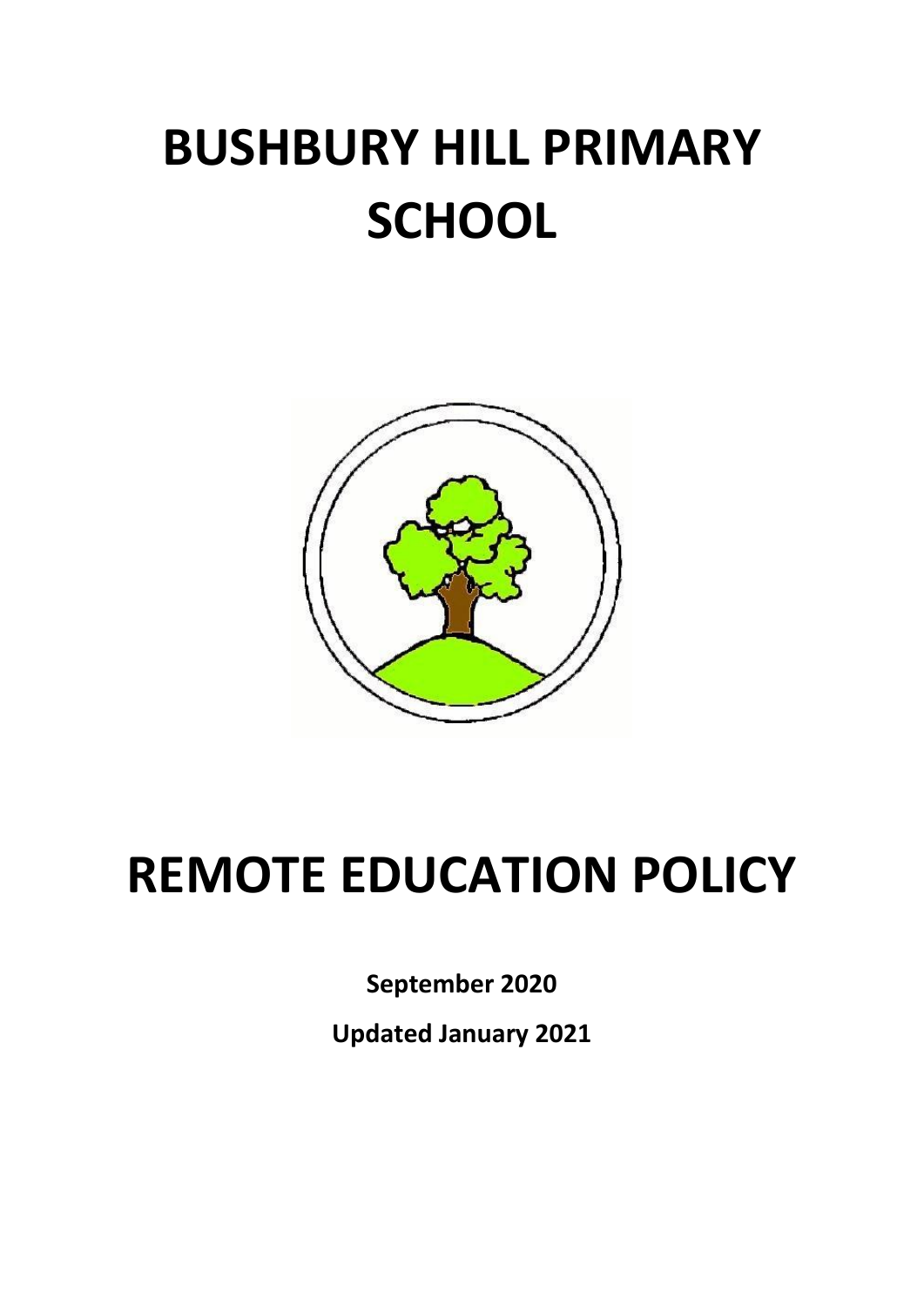# Remote Education Policy for School

# **1. Statement of School Philosophy**

*Bushbury Hill Primary School has always strived to be creative, innovative and support our parents/children in the best way possible to make learning purposeful and holistic. Wherever we are, our motto is 'to be the best that we can be'. Our strategy for remote learning continues this.* 

# **2. Aims**

This Remote Education Policy aims to:

- $\triangleright$  Ensure consistency in the approach to remote learning for all pupils (Inc. SEND) who aren't in school through use of quality online and offline resources and teaching videos
- $\triangleright$  Provide clear expectations to members of the school community with regards to the delivery of high quality interactive remote learning
- $\triangleright$  Include continuous delivery of the school curriculum, as well as support of Motivation, Health and Well-Being and Parent support
- ➢ Consider continued education for staff and parents (e.g. CPD, Supervision and Meet the Teacher)
- $\triangleright$  Support effective communication between the school and families and support attendance

# **3 .Who is this policy applicable to?**

- ➢ A child *(and their siblings if they are also attending Bushbury Hill Primary)* is absent because they are awaiting test results and the household is required to self-isolate. The rest of their school bubble are attending school and being taught as normal.
- $\triangleright$  A child's whole bubble is not permitted to attend school because they, or another member of their bubble, have tested positive for Covid-19.
- $\triangleright$  In the event of a National Lockdown and school is only partially open to some vulnerable children and those of critical workers.

# **4. Content and Tools to Deliver This Remote Education Plan**

Resources to deliver this Remote Education Plan include:

- Online tools for EYFS KS1 KS2 *(Purple Mash, TTRockstars, Spelling shed, Class Dojo, Website links), as well as for staff CPD and parental sessions.*
- Use of Recorded videos uploaded to class dojo (instructional videos, assemblies and / or story reading)
- Use of 'Live' lessons via Teams for Years 4, 5 and 6 pupils
- Zoom social meets weekly for Years R to 3
- Phone calls home to check on learning / wellbeing
- Printed learning packs with resources delivered every 2 weeks
- Use of BBC Bitesize, Oak Academy, White Rose Maths, RWI phonics lessons.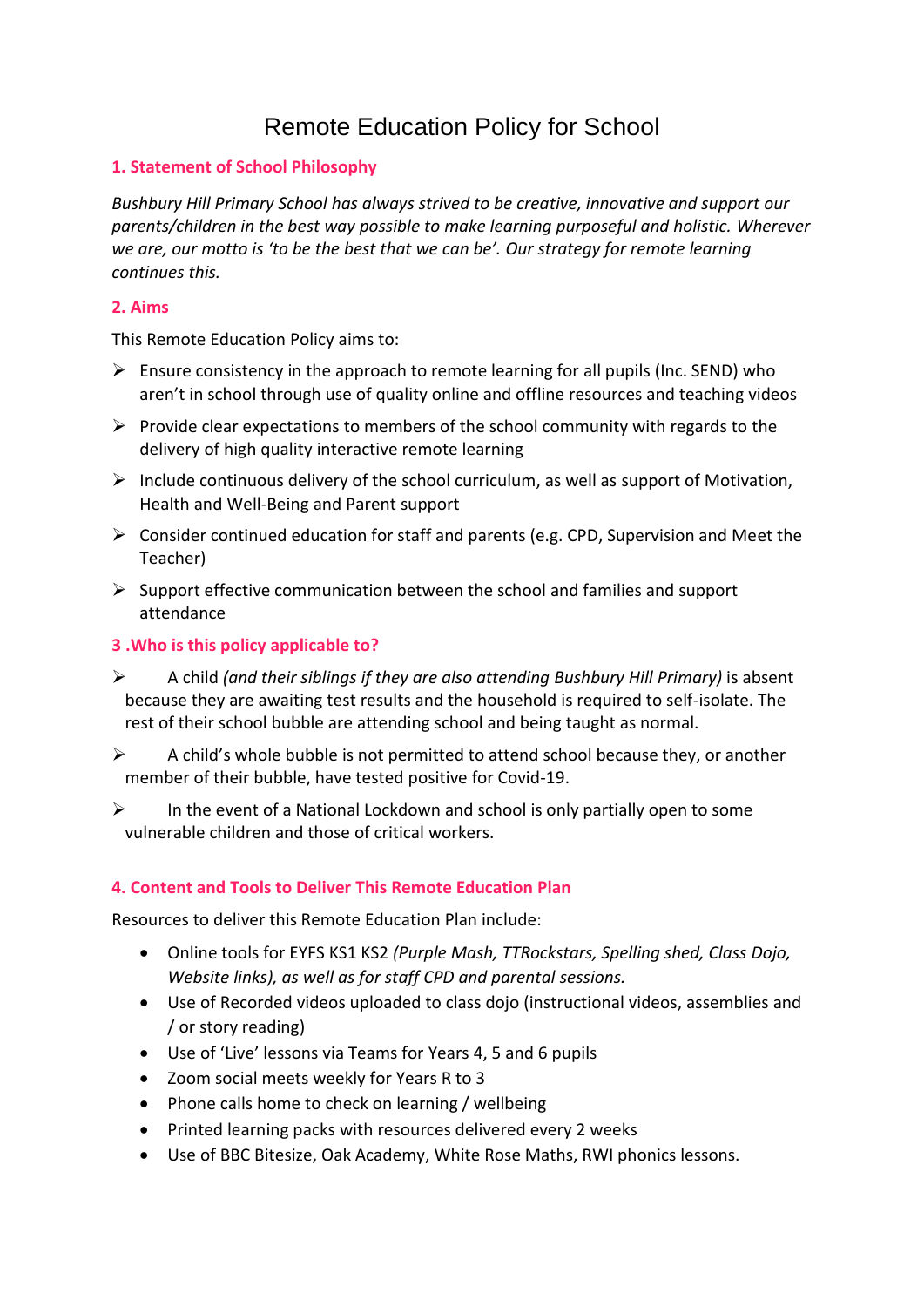# **5. Home and School Partnership**

Bushbury Hill Primary School is committed to working in close partnership with families and recognises each family is unique and because of this remote learning will look different for different families in order to suit their individual needs. Some families have one child to support while others have several. Some families have one device to share while others may have more – and some things may work differently on different devices. Some parents will have plenty of time to help their children learn, while others will be working from home and may have far less time and some children will be able to work more independently than others.

Due to this we will offer a variety of daily remote-learning activities as per government guidelines but be understanding that pupils may not always be able to complete them all. We appreciate that some families won't be able to engage with the full timetable, and in this case suggest they focus on key learning priorities to try to reduce the impact on children's core Maths and English skills. We understand that these are difficult times so please support your child as best as you can.

Where possible, it is beneficial for young people to maintain a regular and familiar routine. Bushbury Hill Primary School would recommend that each 'school day' maintains structure. In the event that a whole class or the whole school have to self-isolate, work packs will be delivered, which include daily work for the children. Class Teachers will post daily timetables on Class Dojo for their class. This will outline a range of daily learning activities which will as much as possible, link to our long-term curriculum plans and the learning children would normally be doing in school, while being adapted to suit remote learning and make use of ready-prepared high-quality online materials.

The government minimum expectation for remote learning is for schools to provide

- Key stage 1 children: 3 hours a day, on average, across the school cohort, with less for younger children
- Key stage 2 children: 4 hours a day

We would encourage parents to support their children's work, including finding an appropriate place to work and, to the best of their ability, support pupils with work encouraging them to work with good levels of concentration.

In line with Bushbury Hill Primary School's 'digital charter' we would encourage parents to follow the 'digital 5 a day' framework which provides practical steps to support a healthy and balanced digital diet.

All children sign an 'Acceptable Use Policy' at school which includes e-safety rules and this applies when children are working on computers at home. Too much screen time is not good for children, so we will be offering a range of activities to get children moving and being creative too, away from devices.

Our remote-learning curriculum will be delivered through a mix of live and pre-recorded video input, links to other website content and on and offline tasks (which if helpful, can be completed in any order and at a time that suits across the day). Opportunities to join in with time-scheduled LIVE events for Years 4, 5 and 6 will be shared via links first thing each morning.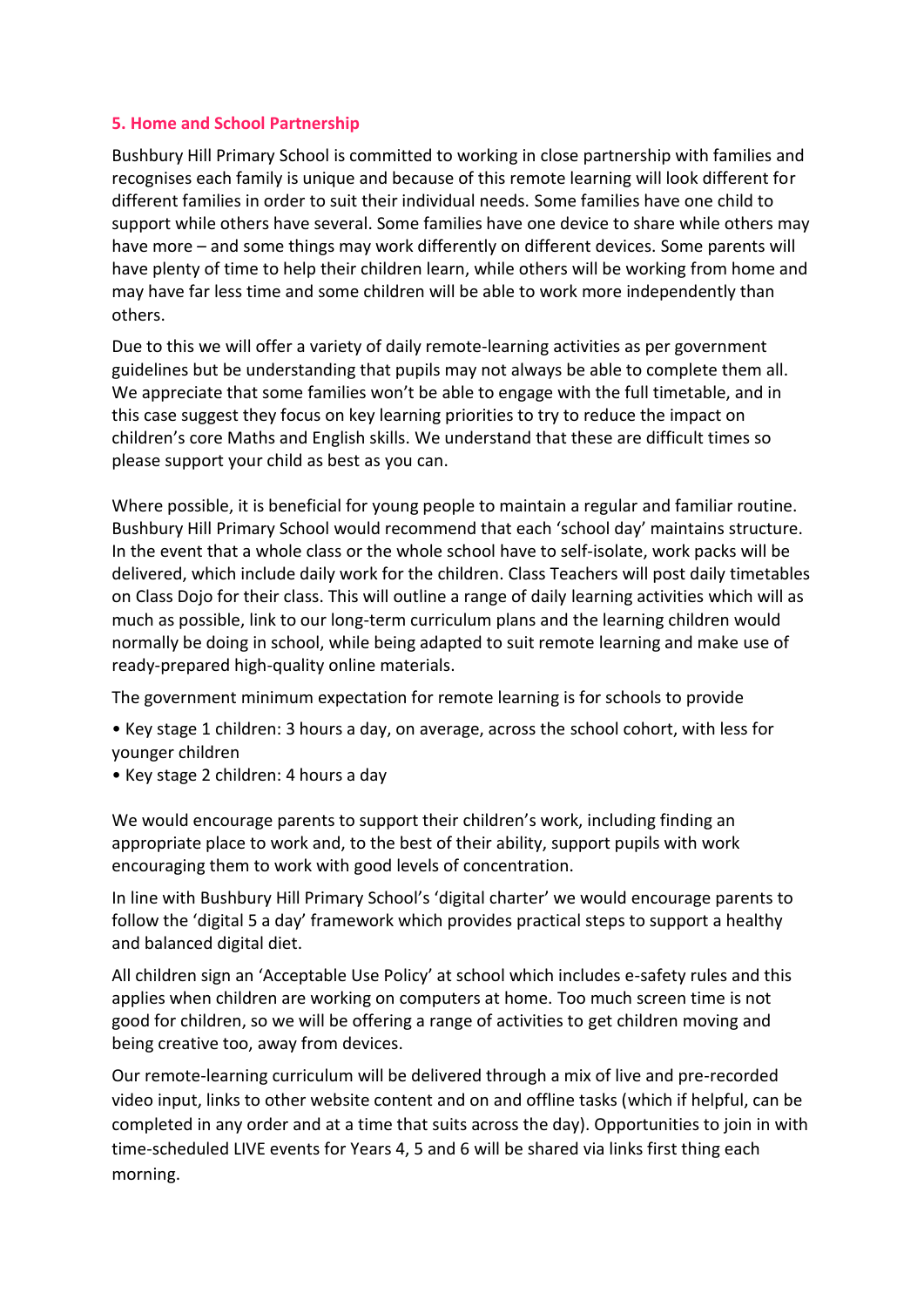Throughout the day, further posts on Class Dojo will add extra detail, provide links or examples as necessary. Other optional events and enrichment activity ideas will be posted on Class Dojo to help keep the children engaged and enthusiastic, as well as supporting their social interaction and physical and emotional wellbeing at this time.

#### **6. Roles and responsibilities**

#### **Teachers**

Bushbury Hill Primary School will provide a refresher training session and induction for new staff on how to use Class Dojo / Microsoft Teams at home.

When providing remote learning, teachers must be available between  $9 - 3$ .

If they are unable to work for any reason during this time, for example due to sickness or caring for a dependent, they should report this using the normal absence procedure.

When providing remote learning, teachers are responsible for:

Setting work:

- $\circ$  Teachers will set work for the pupils in their classes and create a lesson by lesson work pack.
- o The work set should follow the usual timetable for the class had they been in school, wherever possible
- o Fortnightly work packs will be shared by delivery staff
- o Work will be set on Class dojo using class story
- o Provide additional support for pupils with particular needs

Providing feedback on work:

o Reading, writing and maths work, all completed work can be shared with the teacher via the portfolio area on Class Dojo and pupils can expect answers to self-mark or/ and a teacher response and comments by 5pm on the day that it has been uploaded.

Keeping in touch with pupils who aren't in school and their parents:

- $\circ$  If there is a concern around the level of engagement of a pupil/s, parents should be contacted via phone to access whether school intervention can assist engagement.
- $\circ$  Teachers can email parents from their school accounts and message them using class dojo. Teachers can also make phone calls using withheld numbers
- o Any complaints or concerns shared by parents or pupils should be reported to a member of SLT– for any safeguarding concerns, refer immediately to the DSL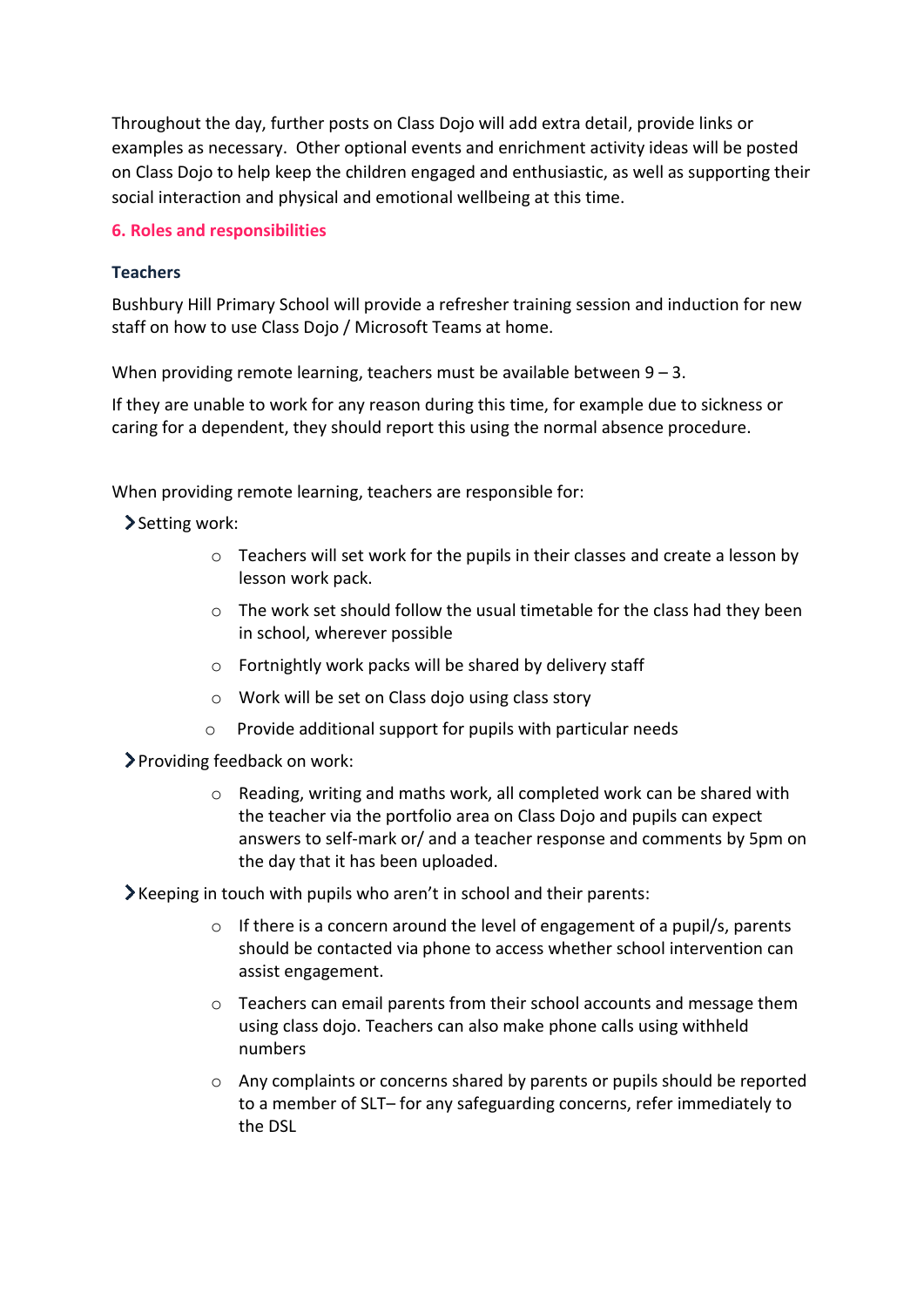# **Teaching Assistants**

Teaching assistants must be available between 8:30 and 3.

If they are unable to work for any reason during this time, for example due to sickness or caring for a dependent, they should report this using the normal absence procedure.

During the school day, teaching assistant must complete tasks as directed by a member of the SLT.

#### **Senior Leaders**

Alongside any teaching responsibilities, senior leaders are responsible for:

- Co-ordinating the remote learning approach across the school inc daily monitoring of engagement of both uploaded work and engagement in live lessons where appropriate.
- Monitoring the effectiveness of remote learning explain how they'll do this, such as through regular meetings with teachers and subject leaders, reviewing work set or reaching out for feedback from pupils and parents
- Monitoring the security of remote learning systems, including data protection and safeguarding considerations

#### **Designated safeguarding lead**

The DSL is responsible for managing and dealing with all safeguarding concerns. For further information, please see the Safeguarding and Child Protection Policy.

#### **IT Technicians**

IT technicians are responsible for:

- Fixing issues with systems used to set and collect work
- $\blacktriangleright$  Helping staff with any technical issues they're experiencing
- Reviewing the security of remote learning systems and flagging any data protection breaches to the data protection officer
- Assisting pupils and parents with accessing the internet or devices

#### **The SENDCO**

Liaising with the ICT technicians to ensure that the technology used for remote learning is accessible to all pupils and that reasonable adjustments are made where required.

- Ensuring that pupils with EHC plans continue to have their needs met while learning remotely, and liaising with the headteacher and other organisations to make any alternate arrangements for pupils with EHC plans
- $\blacktriangleright$  Identifying the level of support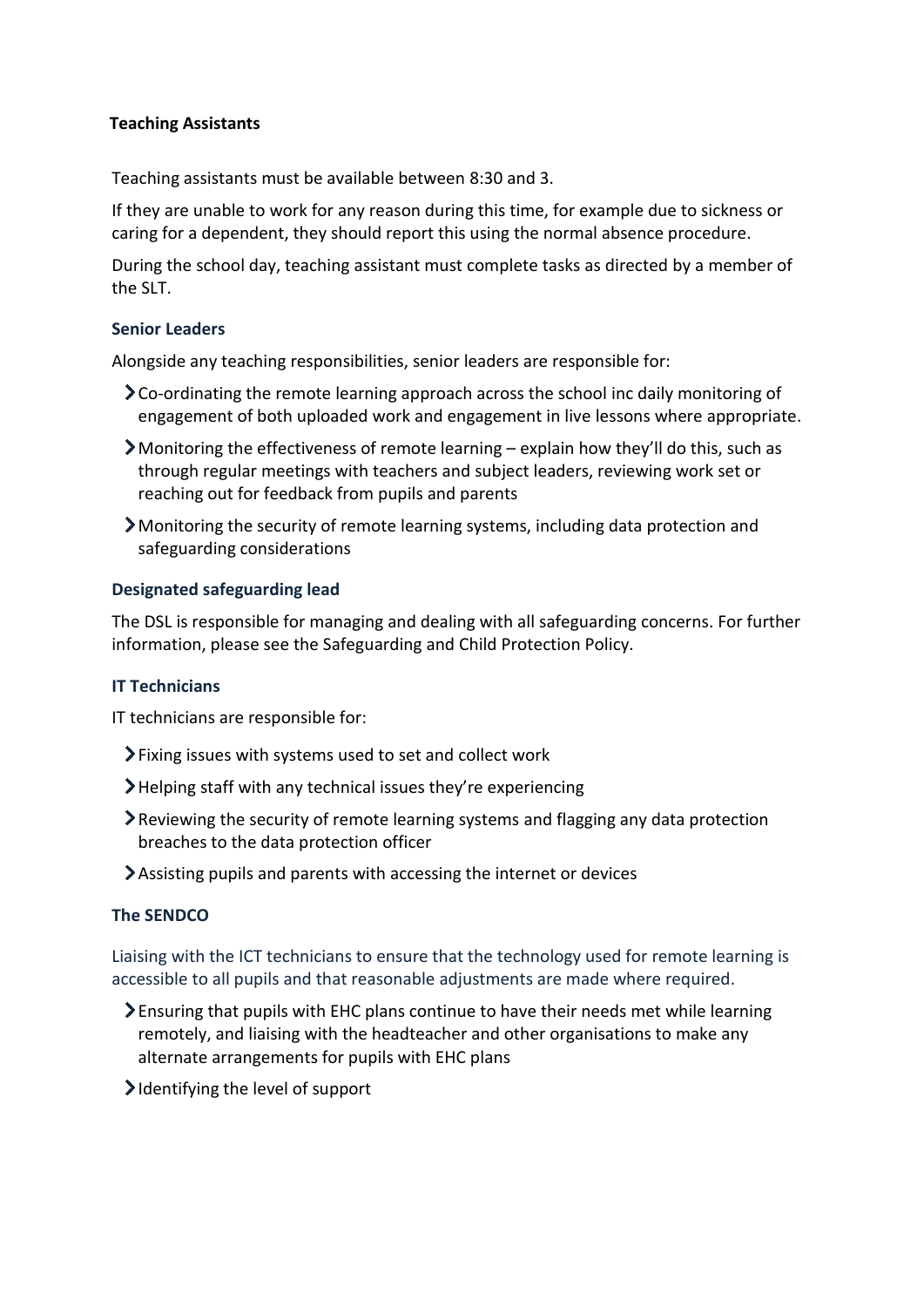# **Pupils and parents**

Staff can expect pupils learning remotely to:

- Complete work to the deadline set by teachers
- Seek help if they need it, from teachers
- Alert teachers if they're not able to complete work

Staff can expect parents with children learning remotely to:

- Make the school aware if their child is sick or otherwise can't complete work
- Seek help from the school if they need it

#### **Governing Board**

The governing board is responsible for:

- Monitoring the school's approach to providing remote learning to ensure education remains as high quality as possible
- Ensuring that staff are certain that remote learning systems are appropriately secure, for both data protection and safeguarding reasons

# **7. Remote Educational Provision For Individuals Who Are Self-Isolating or Shielding**

In the event that individual pupils are confirmed to be self-isolating or shielding due to COVID, Class Teachers will provide a work pack with links to online resources / videos. Teachers will be able to communicate and monitor progress using Class Dojo.

This timetable will, as much as possible, link to our long-term curriculum plans and the learning those in school will be doing, while remaining manageable for staff to prepare on top of their usual weekly workload. To do this, we will make use of a number of ready prepared high quality online materials (drawing heavily on units from the national Oak Academy that fit with our school curriculum).

Staff will endeavour to view and feedback on as much of student's work as they are able, while balancing their workload inside of school. Students at home should receive feedback at least twice a week.

#### **Support for families to access remote-learning:**

We encourage families to get in touch if they are struggling to access our remote-learning offer. We may be able to support with advice or technical support, adaptations to tasks, loan of school devices, help with internet access, etc. Please message your teacher on Class Dojo or phone the school office on 01902 558232 to discuss this further.

# **Links with other policies and development plans**

This policy is linked to our:

- $\sum$ Safeguarding
- >Behaviour policy